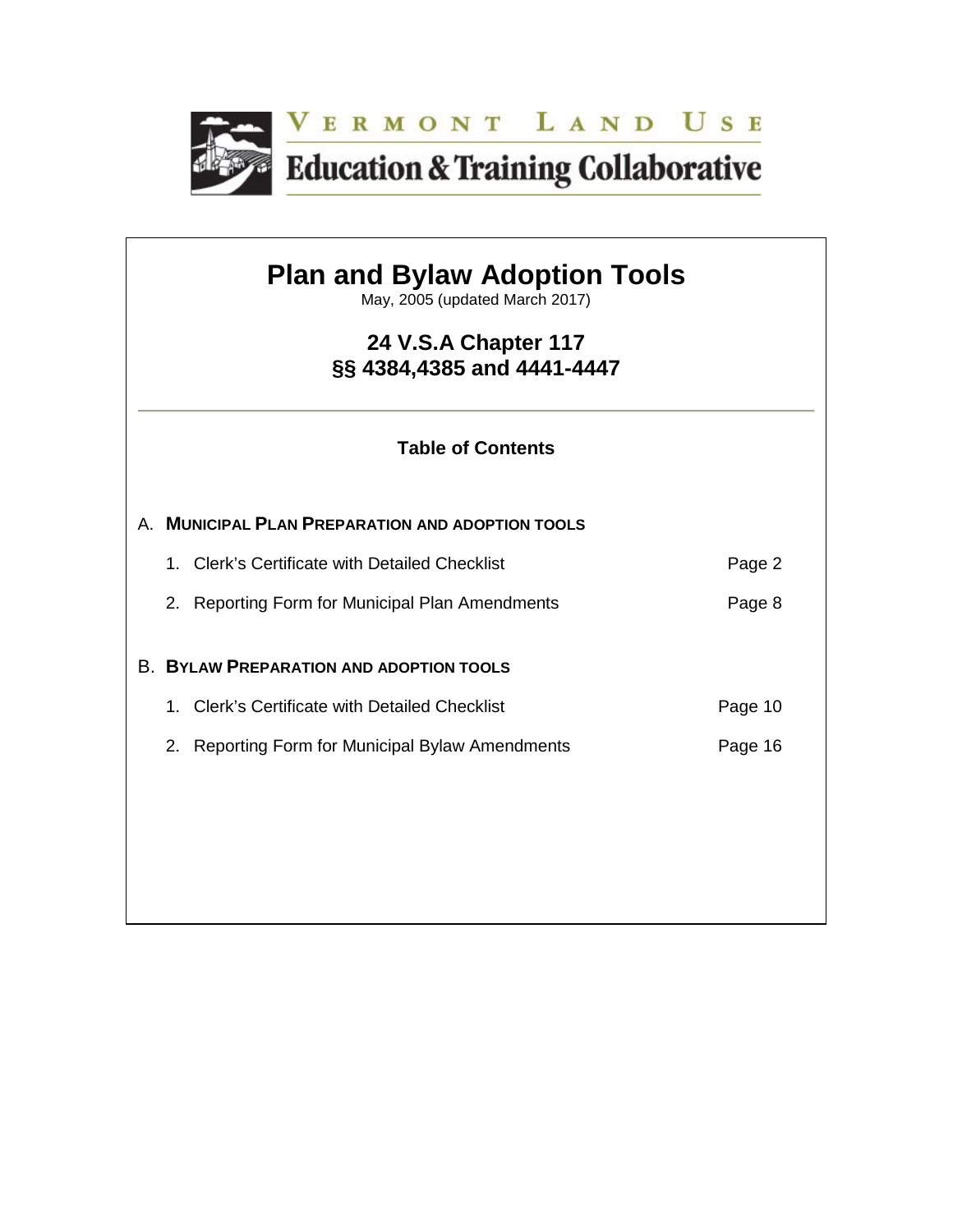# **CERTIFICATE OF MUNICIPAL PLAN \_\_\_ADOPTION \_\_\_AMENDMENT \_\_\_REPEAL**

I, , Clerk of the Town/Village/City of \_\_\_\_\_\_, in \_\_\_\_\_\_\_\_\_\_ County, State of Vermont, do hereby certify pursuant to 24 VSA, §§ 4384, 4385, 4444, and 4447 that the following actions were taken by the designated parties with the respect to the adoption/amendment/repeal of the proposed municipal plan for the Town of \_\_\_\_\_\_\_\_\_\_\_, of which the attached is a true copy.

> Signed: Date:

*Attach herewith all documentation, tear sheets, notices, etc. resulting from and confirming this adoption process.*

#### **I. PLANNING COMMISSION HEARING(S), SUBMITTALS**

#### **A) Transmittal of Proposed Plan/Amendment/Repeal**

*Deadline for action: 30 days prior to first hearing date (a.k.a. 30 day notice)* Mail by *certified mail, return receipt*, or delivered with proof of receipt copies of each of the following:

proposed plan/amendment/repeal; hearing notice;

report; and solicitation for comments

**To:**

Planning Commission chairs of adjoining municipalities (or municipal clerk if no planning commission exists)

Executive Director, (*Name and address of Regional Planning Commission)* DHCD, *electronic submissions only. See instructions:* [http://accd.vermont.gov/community-](http://accd.vermont.gov/community-development/town-future/plans-bylaws)

[development/town-future/plans-bylaws](http://accd.vermont.gov/community-development/town-future/plans-bylaws)  $\Box$  Interested groups who requested notice in writing. (List groups)

#### **Statutory reference(s):** §4384(e) **Mailing Date:** \_\_\_\_\_\_\_\_\_\_\_\_ **Initialed:**

**On file:** copy of proposed plan/amendment/repeal, hearing notice and report as mailed

#### **B) Hearing Notice**

*Deadline for action: 15 days prior to first hearing date*

The planning commission shall hold at least one public hearing on the proposed plan/amendment/repeal, following 15 days notice. All hearings must by warned in accordance with the notice requirements under §§4384 (d) and 4444. *Note: In calculating the warning/notice period, the first day shall not be counted, and the final day shall be counted.*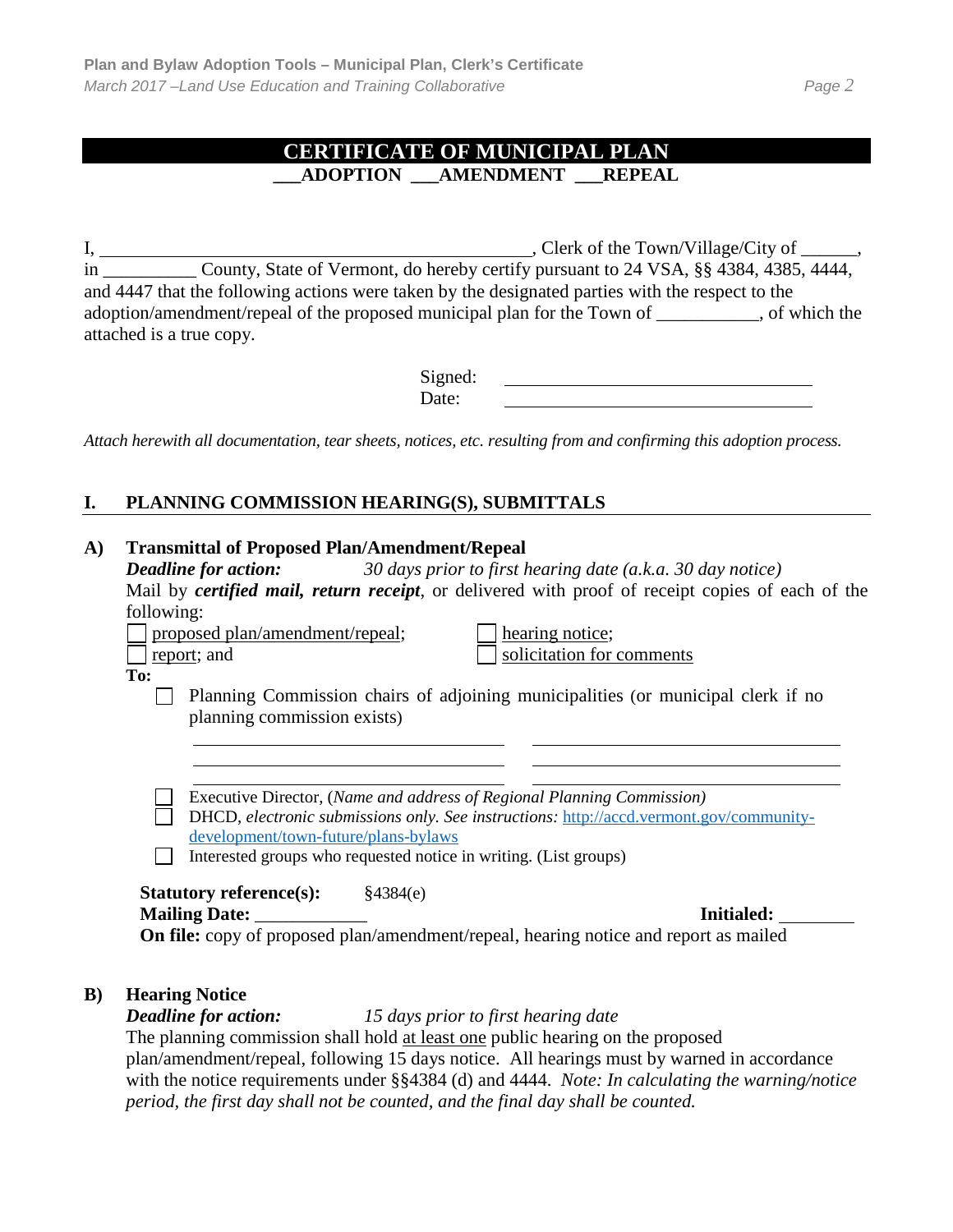The planning commission has two options under §4444:

- 1) Publication in a newspaper of general circulation and posting a notice in three places in the municipality one of which must be in or near the clerk's office including date, time, place and purpose of the hearing, with either the full text of the material, **or** a summary, including a statement of purpose, geographic areas affected, table of contents/listing of section headings, and a description of the place within the municipality where the full text and/or maps may be examined; *or*
- 2) Publication in a newspaper of general circulation designated by the legislative body and posting a notice in three places in the municipality one of which must be in or near the clerk's office including date, time, place, and purpose of the hearing; and mailing or delivery of the hearing notice with copies of the full text or a summary (as noted above), to each voter on the voter checklist, and to each landowner on the grand list.

| <b>Statutory reference(s):</b>                               | §4444                                                                                                   |
|--------------------------------------------------------------|---------------------------------------------------------------------------------------------------------|
| <b>Posting Dates:</b>                                        | <b>Version Warned</b>                                                                                   |
| Municipality (2 locations minimum)                           |                                                                                                         |
| Municipal Clerk's Office                                     |                                                                                                         |
|                                                              | Newspaper: Publication Date                                                                             |
| AND, either:                                                 |                                                                                                         |
|                                                              | 1) post the full text or a summary including: $\Box$ a statement of purpose; $\Box$ geographic areas    |
|                                                              | affected; $\Box$ table of contents/listing of section headings; and $\Box$ a description where the full |
| text may be examined;                                        |                                                                                                         |
| OR                                                           | 2) mail/deliver to each voter on the voter checklist and each landowner on the grand list:              |
|                                                              | the hearing notice; $\Box$ a copy of the full text; or $\Box$ summary<br><b>Initialed:</b>              |
| On file:                                                     | copies of posted and published notices, dated copy of proposed                                          |
| applicable                                                   | plan/amendment/repeal as warned, copies of voter checklist and grand list, if                           |
| C)<br><b>Planning Commission Hearing</b>                     |                                                                                                         |
| <b>Deadline for action:</b> 15 days after notice publication |                                                                                                         |
|                                                              | As noted, the planning commission must hold at least one public hearing, following public notice,       |
|                                                              | on the proposed plan/amendment/repeal as warned. Note: No changes may be made between the               |
|                                                              | time the public notice is posted/published and the public hearing.                                      |
| <b>Statutory reference(s):</b> $\S$ §4384 (d), 4444          |                                                                                                         |
| <b>Hearing Date/Time:</b>                                    | <b>Location:</b>                                                                                        |
| On file:                                                     | board minutes; comments submitted                                                                       |
|                                                              |                                                                                                         |

## **D) Submittal of proposed plan/amendment/repeal to the legislative body and clerk.**

*Deadline for action: After planning commission's changes to the proposed* 

*plan/amendment and any written report unless supported by petition or requested by legislative body in which case the planning commission must promptly submit the amendment and only those changes necessary to correct any technical deficiencies along with any recommendations or opinions the planning commission considers appropriate.* 

The planning commission may make changes to the proposed plan/amendment and to any written report and thereafter submit them to the legislative body. Simultaneous with its submissions the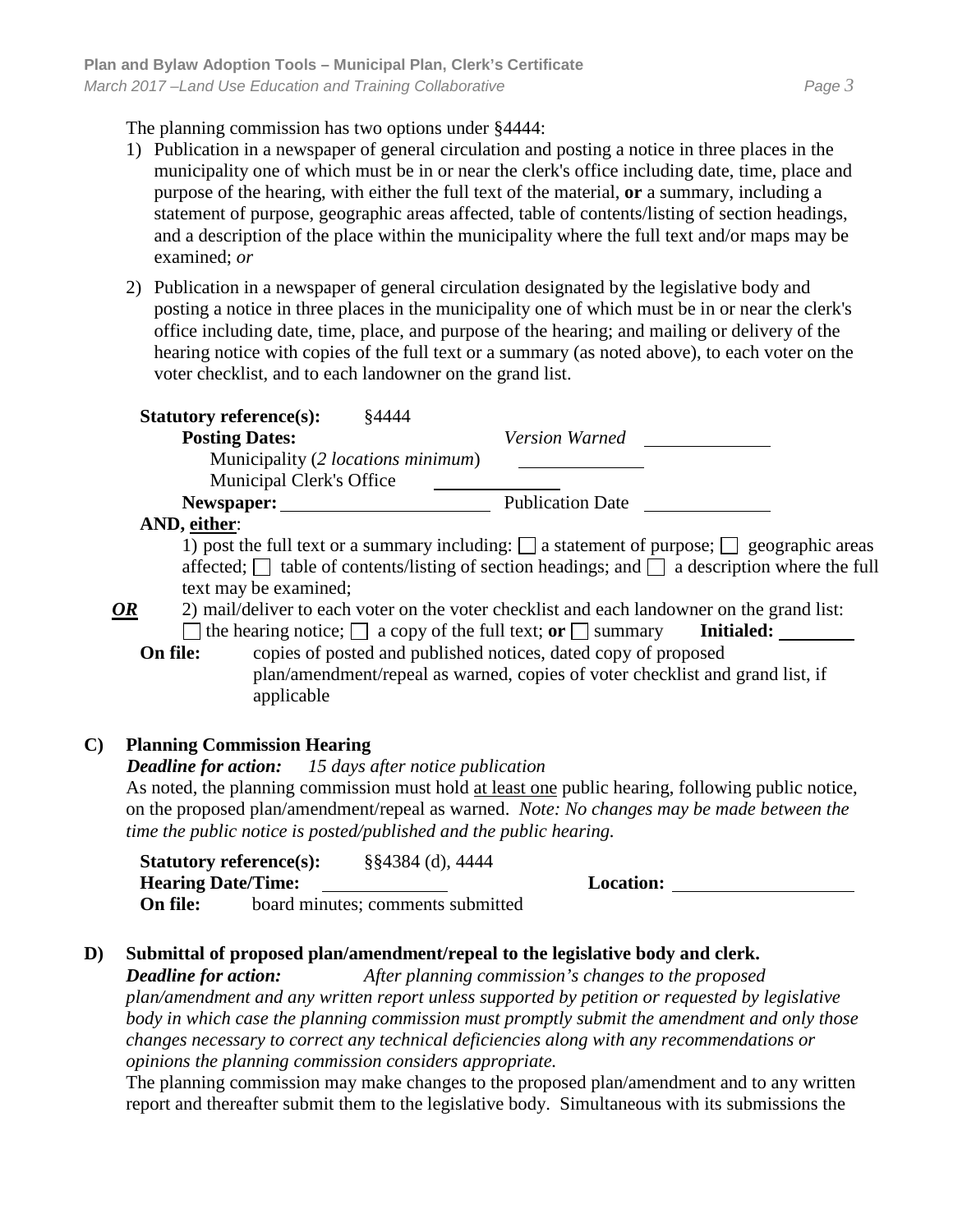planning commission shall file with the clerk of the municipality a copy of the proposed plan/amendment/repeal and written reports as submitted to the legislative body, for public review.

| <b>Statutory reference(s):</b> |                                   | §4384(f) |                                                                                                                                                             |
|--------------------------------|-----------------------------------|----------|-------------------------------------------------------------------------------------------------------------------------------------------------------------|
| <b>Filing Date:</b>            |                                   |          | Initialed:                                                                                                                                                  |
| On file:                       | final planning commission hearing |          | dated copy of proposed plan/amendment/repeal with revisions, reports as<br>submitted by the planning commission to the legislative body and clerk following |

## **II. LEGISLATIVE HEARING(S)**

#### **A) Changes to proposed plan/amendment/repeal**

*Deadline for action: 15 days prior to final hearing date*

The legislative body may change the proposed plan/amendment/repeal, but shall not do so less than 15 days prior to the final public hearing. If substantial changes are made in the concept, meaning, or extent of the proposed plan/amendment/repeal, it shall warn a new public hearing(s). If any part of the proposal is changed, the change shall be filed at least 15 days prior to the public hearing with the municipal clerk, anyone requesting a copy in writing, and with the planning commission. The planning commission must submit a report thereon to the legislative body prior to or at the public hearing that analyzes the extent to which the changed proposal is consistent with § 4302.

**Statutory reference(s):** §4385 (b) **Filing Date: Initialed:** \_\_\_\_\_\_\_

**On file:** copy of proposed changes as warned, and filed with clerk and planning commission. Planning commission report if submitted prior to hearing

## **B) Hearing Notice**

*Deadline for action: 15 days prior to the first hearing date*

Not less than 30 nor more than 120 days after a proposed plan or amendment is submitted to the legislative body of a municipality under §4384 of this title, the legislative body of a municipality with a population of 2,500 persons or less, shall hold the first of one or more public hearings, after public notice. A municipality with a population of more than 2,500 persons shall hold two or more such hearings. All hearings must be warned in accordance with the notice requirements under §4444. The legislative body must make copies of proposal and written report by the planning commission available to the public upon request. *Note: In calculating the warning/notice period, the first day shall not be counted, and the final day shall be counted.*

The legislative body has two options under §4444

1) Publication in a newspaper of general circulation and posting a notice in three places in the municipality one of which must be in or near the clerk's office including date, time, place and purpose of the hearing , with either the full text of the material, **or** a summary, including a statement of purpose, geographic areas affected, table of contents/listing of section headings, and a description of the place within the municipality where the full text and/or maps may be examined; *or*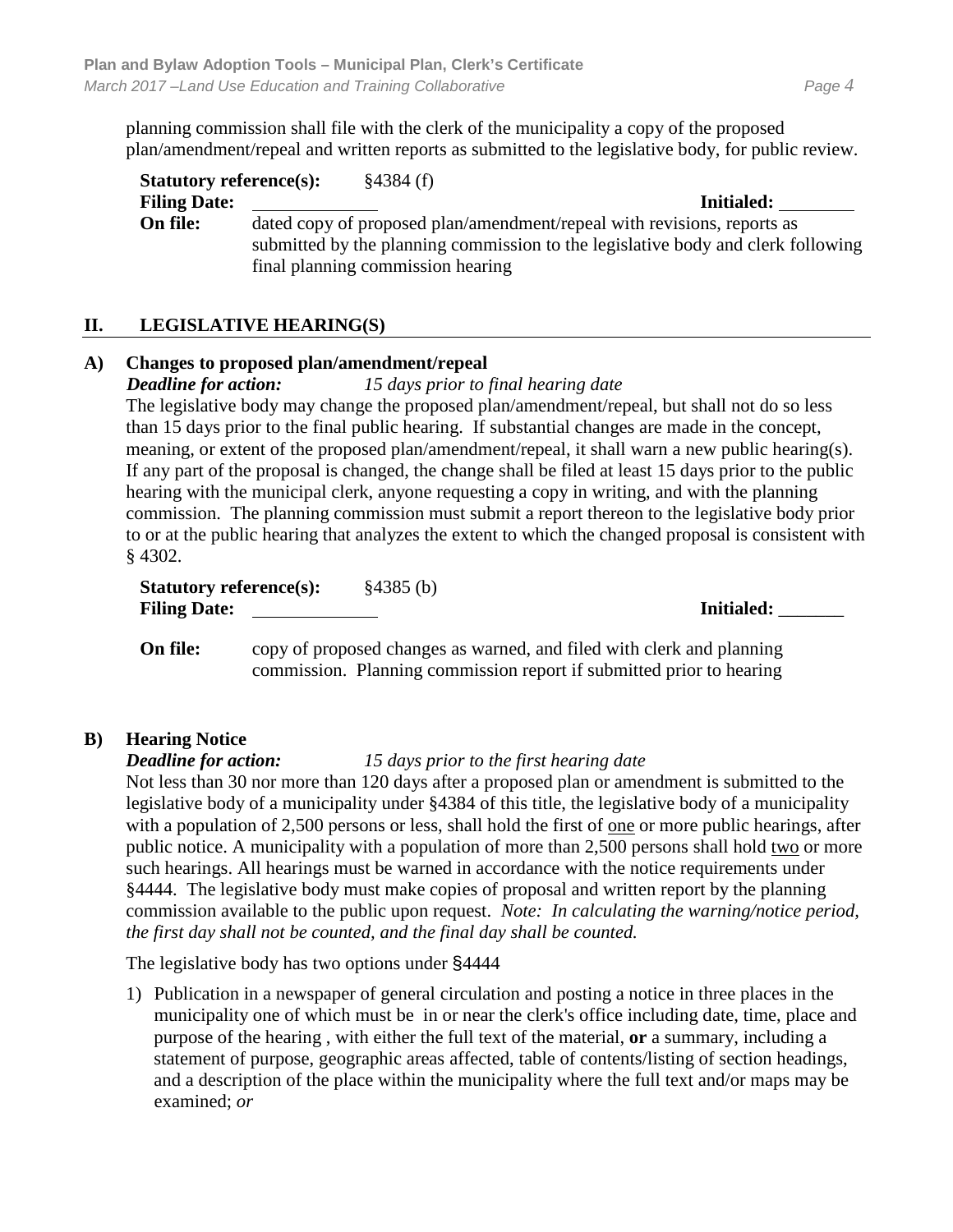| <b>Statutory reference(s):</b>     | §§ 4385, 4444                                                                                        |
|------------------------------------|------------------------------------------------------------------------------------------------------|
| <b>Posting Dates:</b>              | <b>Version Warned</b>                                                                                |
| Municipality (2 locations minimum) |                                                                                                      |
| Municipal Clerk's Office           |                                                                                                      |
| Newspaper:                         | <b>Publication Date</b>                                                                              |
| AND, either:                       |                                                                                                      |
|                                    | 1) post the full text or a summary: $\Box$ a statement of purpose; $\Box$ geographic areas affected; |
|                                    | table of contents/listing of section headings; and $\Box$ a description where the full text may      |
| be examined;                       |                                                                                                      |
| OR                                 | 2) mail/deliver to each voter on the voter checklist and each landowner on the grand list:           |
|                                    | $\Box$ the hearing notice; $\Box$ a copy of the full text; or $\Box$ summary <b>Initialed:</b>       |
| On file:                           | copies of posted and published notices, dates copy of proposed                                       |
|                                    | plan/amendment/repeal with planning commission report, as warned, copies of                          |
|                                    | vote checklist and grand list, if applicable                                                         |

#### **C) Legislative Body Hearing(s)**

*Deadline for action: not less than 30 nor more than 120 days following submission by the planning commission (for the first hearing) as warned*

As noted, not less than 30 nor more than 120 days after a proposed plan or amendment is submitted to the legislative body of a municipality, the legislative body of a municipality with a population of 2,500 persons or less, shall hold the first of one or more public hearings, after public notice. A municipality with a population of more than 2,500 persons shall hold two or more such hearings. Also as noted above, if the legislative body makes any substantial changes, it shall warn a new public hearing or hearings and file the proposed changes with the clerk, anyone requesting a copy in writing, and planning commission at least 15 days prior to the final public hearing as warned. *Note failure to hold a hearing within the 120-day period does not invalidate the adoption of the plan and amendment.*

**Statutory reference(s):** §4385 (a) **Hearing Date/Time: Location:**

**Initialed:** 

**On file:** record of proceedings, attendance, planning commission report as submitted

## **III. ADOPTION OF MUNICIPAL PLAN/AMENDMENT/REPEAL**

#### **A) Legislative Body**

*Deadline for action: within one year of date of final planning commission hearing* Plans, amendments, and/or repeals, shall be adopted or rejected by a majority of the members of the legislative body at a meeting which is held after final public hearing, and shall be effective immediately.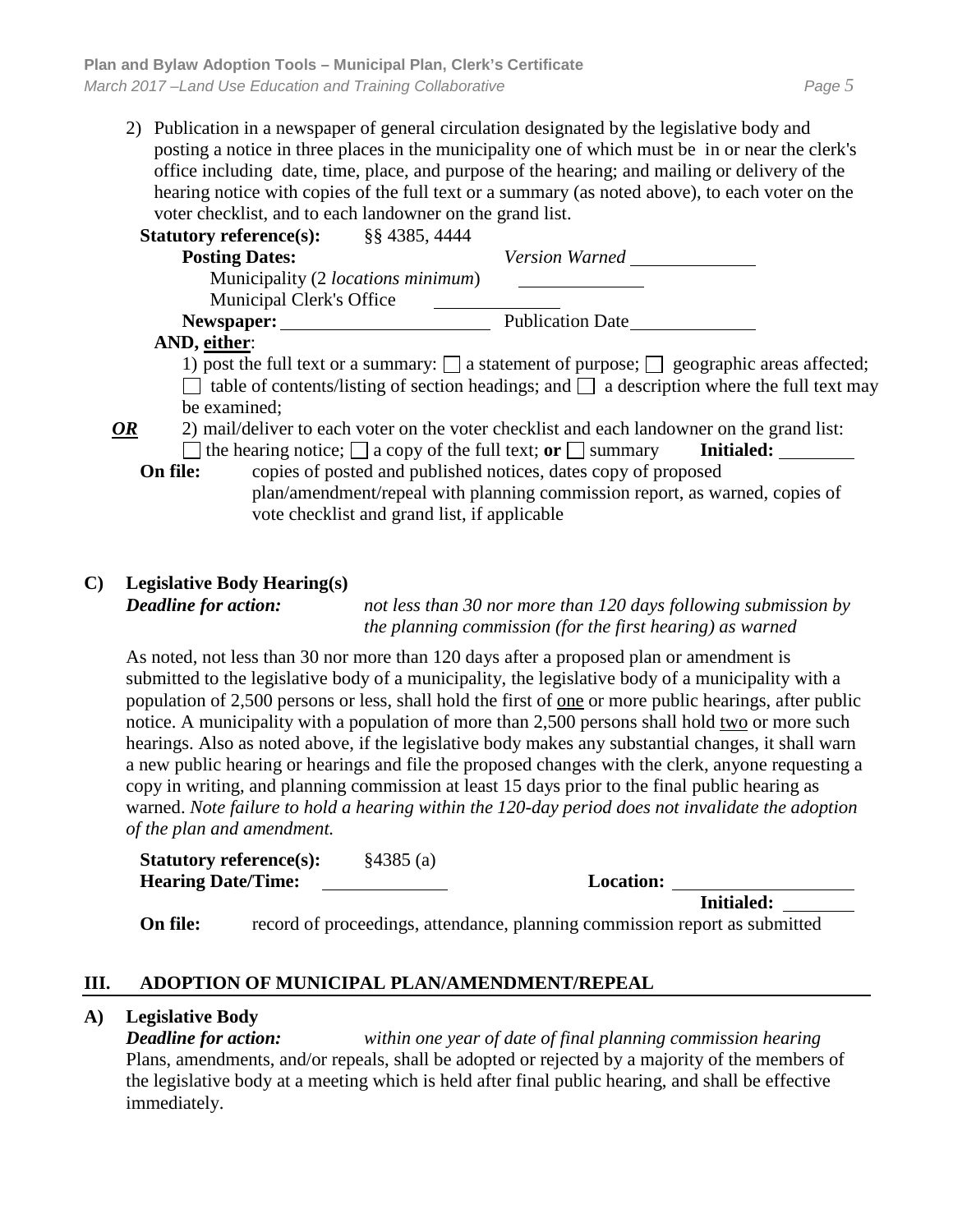|                | <b>Statutory reference(s):</b>                                                | §4385(c)                                    |                   |
|----------------|-------------------------------------------------------------------------------|---------------------------------------------|-------------------|
|                | Date of Meeting/Vote:                                                         |                                             |                   |
| <b>Action:</b> | Adopted                                                                       | Rejected $\Box$                             | <b>Initialed:</b> |
| On file:       | meeting minutes, record of vote, dated copy of proposed plan/amendment/repeal |                                             |                   |
|                |                                                                               | as accepted or rejected by legislative body |                   |

#### **B) Australian Ballot**

*Deadline for action: within one year of date of final planning commission hearing* A proposed plan, amendment or repeal for a municipality which has elected (in accordance with 24 V.S.A. §4385 (c)) to do so, shall be adopted or rejected by the vote of the municipality by Australian Ballot (17 VSA, §2641) at a regular or special meeting duly warned and held after final public hearing. The adoption or rejection shall be effective immediately. *Note: A public informational hearing is not required for bylaws adopted via Australian ballot; however, if the town would like to hold a public informational hearing it may.* 

Vote by Australian Ballot. Questions voted on by Australian Ballot must be warned according to 17 VSA, §2641. The warning must be posted in **two** locations, and in or near the municipal clerk's office. The warning must also be distributed using one of the following methods:

- published in a newspaper designated by the legislative body; or
- published and distributed as a warned article in the municipal report; or
- otherwise distributed in written form to all town or city postal patrons at least 10 days before the meeting.

| <b>Statutory reference(s):</b> | Title 17 V.S.A., §§2641 and 2642                                   |
|--------------------------------|--------------------------------------------------------------------|
| <b>Deadlines for action:</b>   | Posting: not less than 30 nor more than 40 days prior to vote; and |
|                                | Publication, newspaper: at least 5 days prior to vote; or          |
|                                | Publication, report: distributed at least 10 days prior to meeting |
|                                | Vote: within one year of date of final planning commission         |
|                                | hearing.                                                           |

#### **Posting Dates:**

|                | Municipality (2 <i>locations minimum</i> ) |                                                                     |                                                                                  |
|----------------|--------------------------------------------|---------------------------------------------------------------------|----------------------------------------------------------------------------------|
|                | <b>Municipal Clerk's Office</b>            |                                                                     |                                                                                  |
|                | Newspaper:                                 | <b>Publication Date</b>                                             |                                                                                  |
|                | <b>Meeting/Vote Date:</b>                  |                                                                     |                                                                                  |
| <b>Action:</b> | Adopted                                    | Rejected                                                            | <b>Initialed:</b>                                                                |
| On file:       |                                            |                                                                     | copy of notice as posted, published, meeting minutes, record of vote; dated copy |
|                |                                            | of proposed plan/amendment/repeal as accepted or rejected by voters |                                                                                  |

#### **C) Adopted Plans**

#### *Deadline for action: 30 days following adoption*

Plans and amendments shall be effective upon adoption, and shall be provided to the regional planning commission and to the commissioner of Economic Housing & Community Development. Send a copy of:

adopted plan or repeal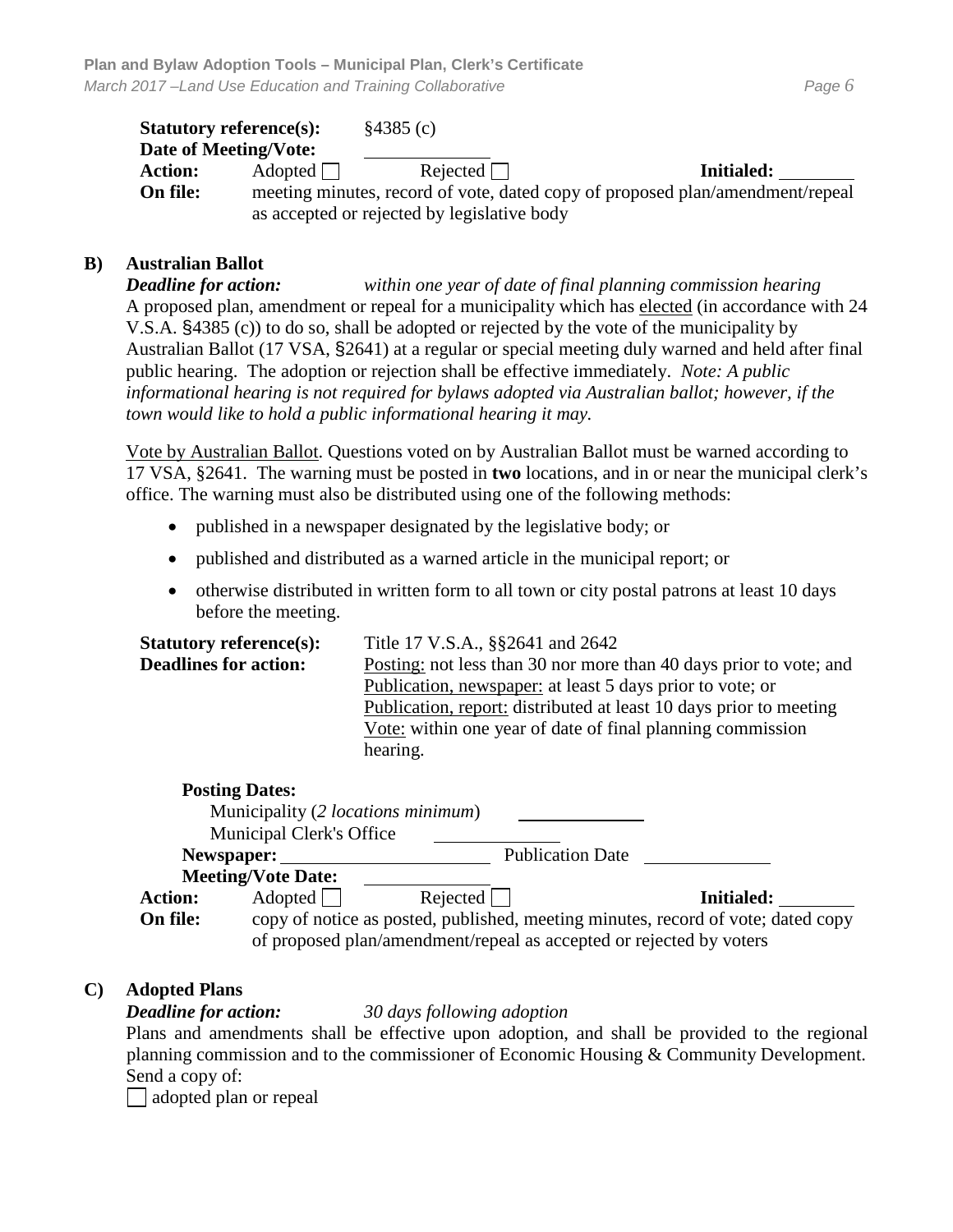#### To: Executive Director, (*Name and address of Regional Planning Commission)* DHCD, *electronic submissions only. See instructions:*  <http://accd.vermont.gov/community-development/town-future/plans-bylaws>

**Statutory reference(s):** 4385 (c) **Mailing Date: Initialed:**

**On file:** copy and original of adopted plan; this form and all supporting documentation

#### **IV. REGIONAL APPROVAL AND CONFIRMATION Initialed:**

**A)** If a municipality wishes its plan or plan amendment to be eligible for approval under the provisions of §4350 of this title, it shall request approval. The request for approval may be before or after adoption of the plan by the municipality, at the option of the municipality.

Any such requests should be in writing and accompanied by a copy of the adopted or draft plan. The RPC will carry out and conduct all related and necessary reviews, hearings and processes. *This process requires up to 60 days from notification to complete; to meet a shorter timeline or specific deadlines, the RPC will require contact and coordination prior to the planning commission hearing notice.*

**Statutory reference(s):** §4385(c)

Submitted to RPC: No Yes Date of submission to RPC:

**On file at the RPC:** approval and confirmation forms, hearing minutes, staff review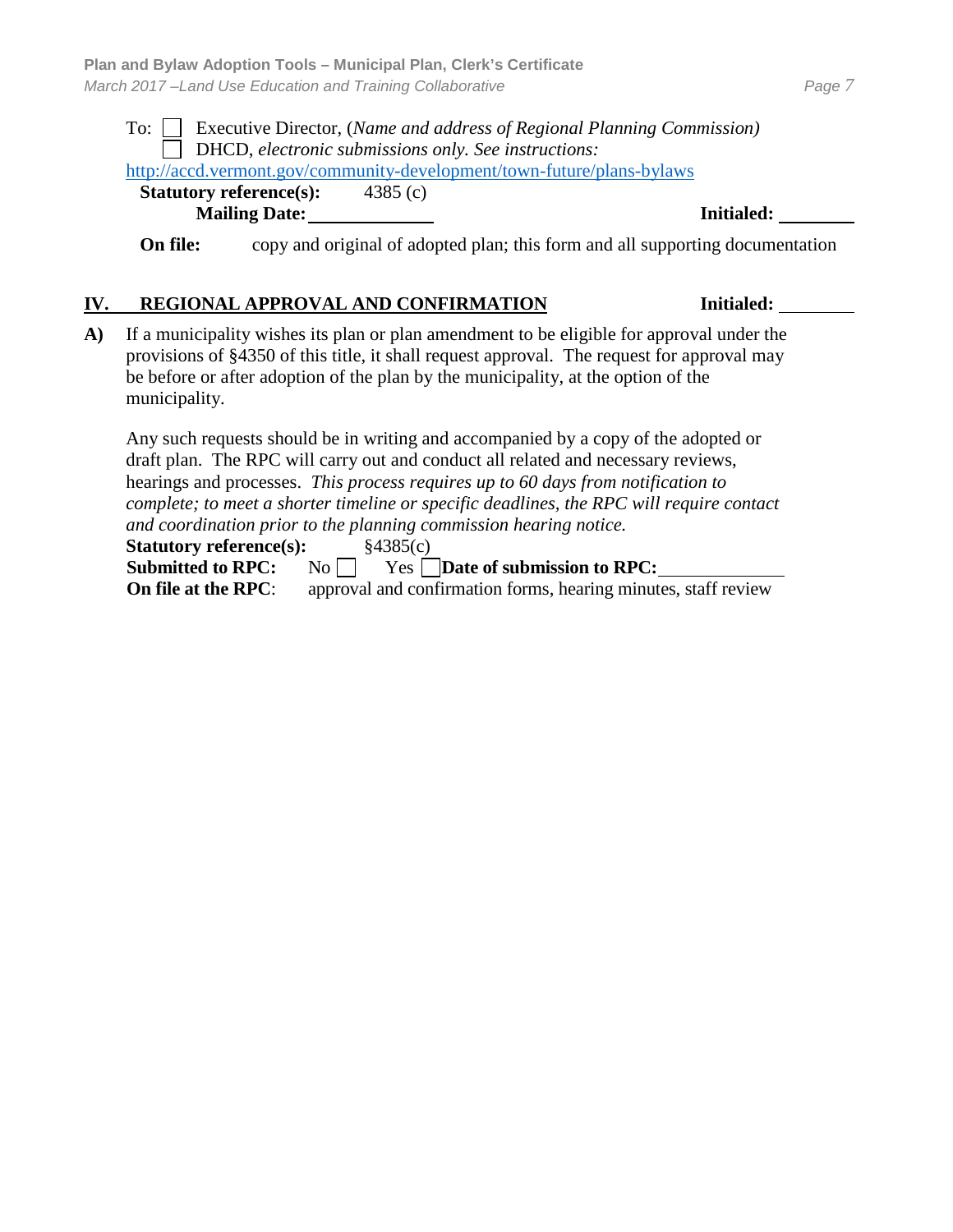# **Planning Commission Reporting Form for Municipal Plan Amendments**

This report is in accordance with 24 V.S.A.§4384(c) which states:

*"When considering an amendment to a plan, the planning commission shall prepare a written report on the proposal. The report shall address the extent to which the plan, as amended, is consistent with the goals established in §4302 of this title.*

*If the proposal would alter the designation of any land area, the report should cover the following points:*

- *1. The probable impact on the surrounding area, including the effect of any resulting increase in traffic, and the probable impact on the overall pattern of land use.*
- *2. The long-term cost or benefit to the municipality, based upon consideration of the probable impact on:* (A) *the municipal tax base; and*
	- (B) *the need for public facilities*;
- *3. The amount of vacant land which is:* (A) *already subject to the proposed new designation; and*
	- *(B) actually available for that purpose, and the need for additional land for that purpose.*
- *4. The suitability of the area in question for the proposed purpose, after consideration of: (A) appropriate alternative locations;* 
	- (B) *alternative uses for the area under consideration; and*
	- *(C) the probable impact of the proposed change on other areas similarly designated*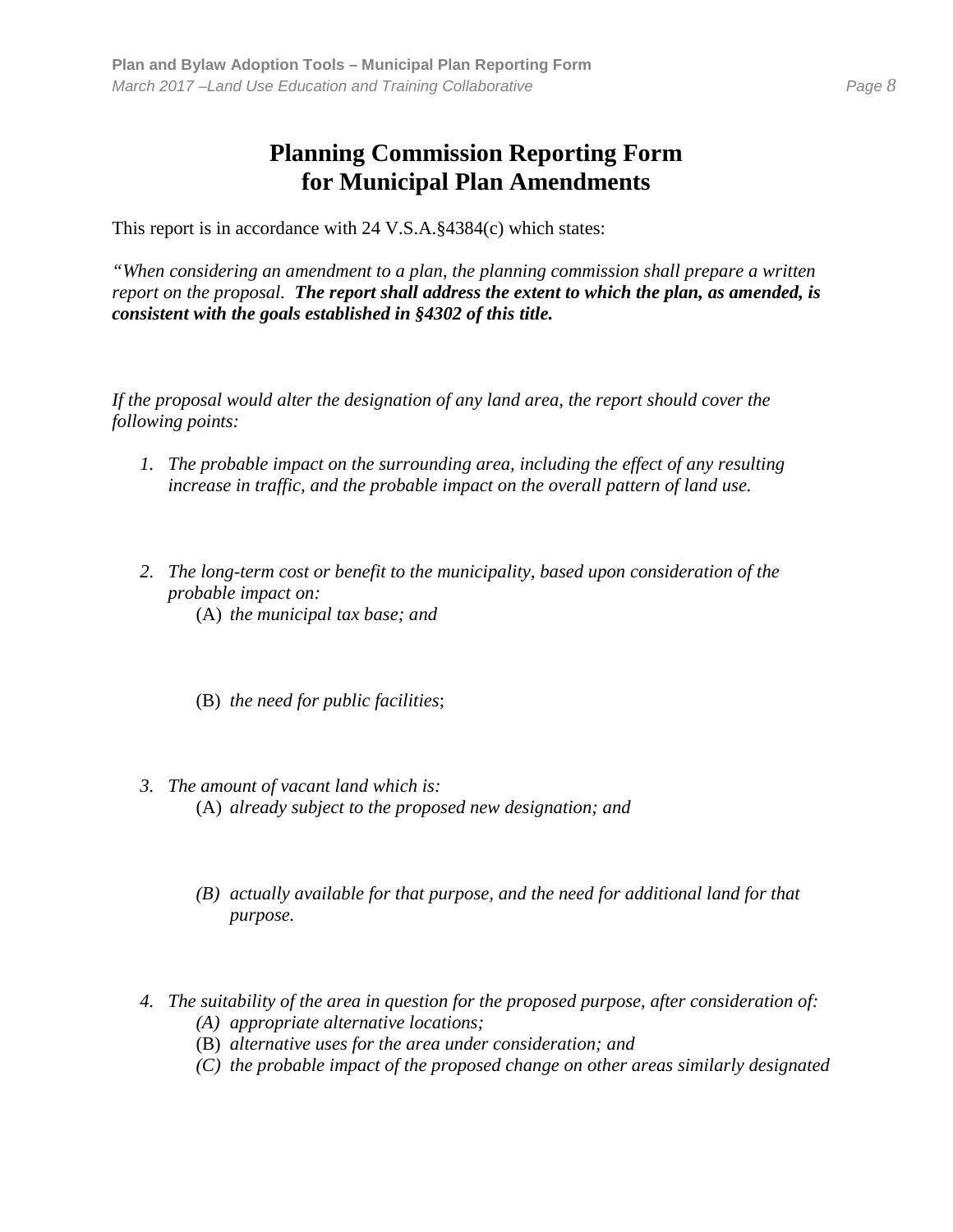*5. The appropriateness of the size and boundaries of the area proposed for change, with respect to the area required for the proposed use, land capability and existing development in the area."*

# **Please Note:**

- $\triangle$  The planning commission must hold at least one public hearing within the municipality after public notice on any proposed plan or amendment.
- At least **30** days prior to the first hearing, a copy of the proposed plan or amendment and the written report must be delivered with proof of the receipt, or mailed by certified mail, return receipt requested, to each of the following:
	- 1. the chairperson of the planning commission of each abutting municipality, or in the absence of any planning commission in an abutting municipality, to the clerk of that municipality;
	- 2. the executive director of the regional planning commission of the area in which the municipality is located;
	- 3. the Department of Economics, Housing and Community Development within the Agency of Commerce and Community Development; and
	- 4. business, conservation, low income advocacy and other community or interest groups or organizations that have requested notice in writing prior to the date the hearing is warned.
- $\hat{\mathbf{v}}$  The planning commission may make revisions to the proposed plan or amendment and to any written report, and must thereafter submit the proposed plan or amendment and any written report to the legislative body of the municipality.
- $\cdot$  If the legislative body changes any part of the proposed plan, the planning commission must submit to the legislative body, at or prior to the public hearing, a report that analyzes the extent to which the changed proposal, when taken together with the rest of the plan, is consistent with the legislative goals established in 24 V.S.A. §4302.
- $\div$  Simultaneously with the submission, the planning commission must file with the clerk of the municipality a copy of the proposed plan or amendment, and any written report, for public review.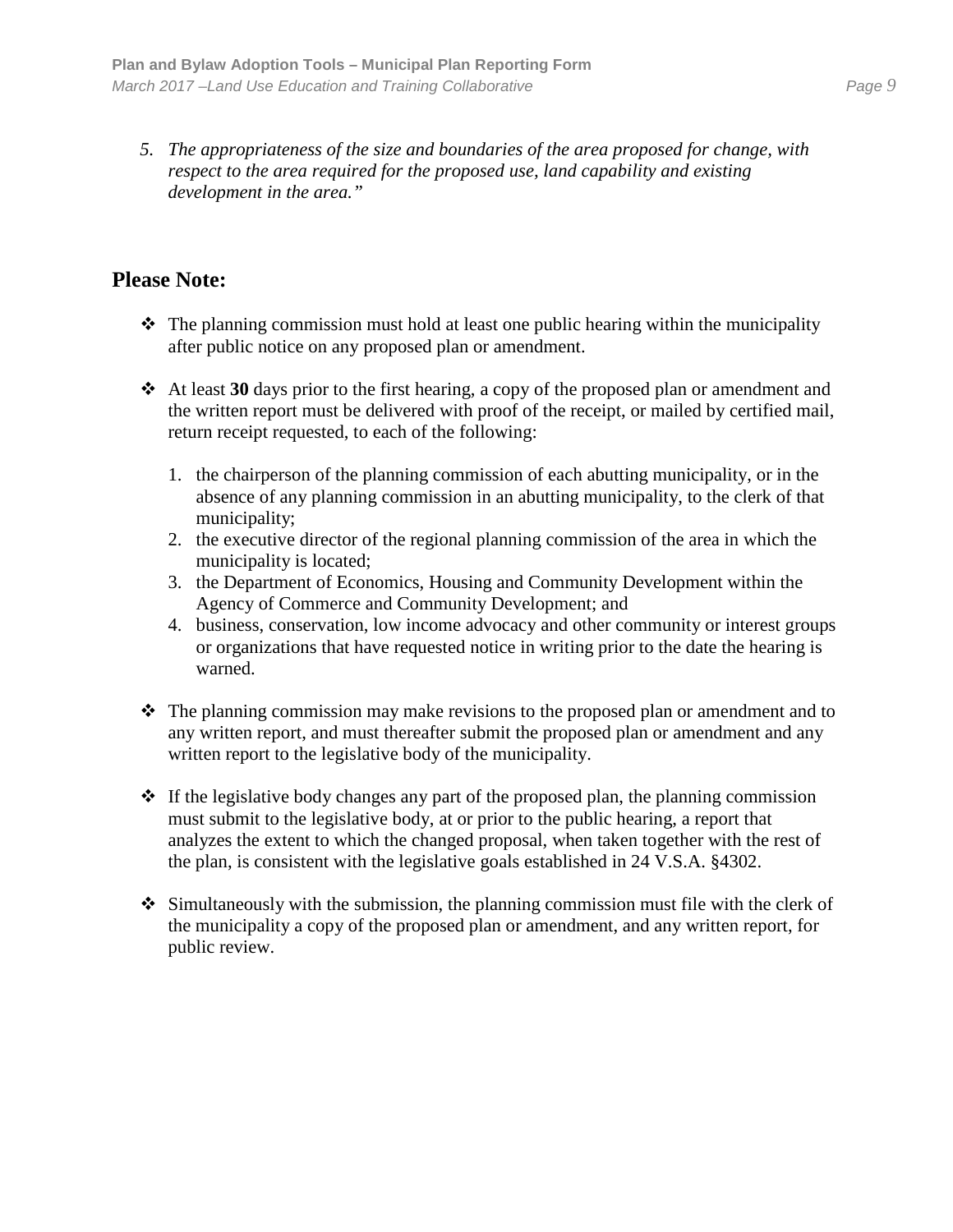#### **CERTIFICATE OF MUNICIPAL BYLAW \_\_\_ADOPTION \_\_\_AMENDMENT \_\_\_REPEAL**

|                                                |                                         | , Clerk of the Town/Village/City of                                                                    |
|------------------------------------------------|-----------------------------------------|--------------------------------------------------------------------------------------------------------|
|                                                | m                                       | County, State of Vermont, do                                                                           |
|                                                |                                         | hereby certify pursuant to 24 VSA, §§ 4441, 4442, 4444, and 4447 that the following actions were taken |
|                                                |                                         | by the designated parties with the respect to the adoption/amendment/repeal of the proposed municipal  |
| bylaw for the Town of $\overline{\phantom{a}}$ | , of which the attached is a true copy. |                                                                                                        |

Signed: Date:

*Attach herewith all documentation, tear sheets, notices, etc. resulting from and confirming this adoption process.*

#### **I PLANNING COMMISSION HEARING(S), SUBMITTALS**

# **A) Transmittal of Proposed Bylaw/Amendment/Repeal** *Deadline for action: 15 days prior to first hearing date* Mail by *certified mail, return receipt requested*, or *delivered with proof of receipt*, copies of each of the following :

proposed bylaw/amendment/repeal;  $\Box$  hearing notice; and

report; **To:**

> Planning commission chairs, of adjoining municipalities (or municipal clerk if no planning commission exists)

Executive Director, *(Name and address of Regional Planning Commission)*

DHCD, *electronic submissions only. See instructions:* [http://accd.vermont.gov/community](http://accd.vermont.gov/community-development/town-future/plans-bylaws)[development/town-future/plans-bylaws](http://accd.vermont.gov/community-development/town-future/plans-bylaws)

**Statutory reference(s):** \\$4441 **Mailing Date: Initialed: Initialed:** 

**On file:** copy of proposed bylaw/amendment/repeal, hearing notice and report as mailed

#### **B) Hearing Notice**

*Deadline for action: 15 days prior to first hearing date*

The planning commission shall hold at least one public hearing on the proposed bylaw/amendment/repeal following 15 days notice. All hearings must by warned in accordance with the notice requirements under §§4441(d) and 4444. *Note: In calculating the warning/notice period, the first day shall not be counted, and the final day shall be counted.*

The planning commission has two options under §4444:

1. Publication in a newspaper of general circulation and posting a notice in three places in the municipality one of which must be in or near the clerk's office including date, time, place and purpose of the hearing, with either the full text of the material, **or** a summary, including a statement of purpose, geographic areas affected, table of contents/listing of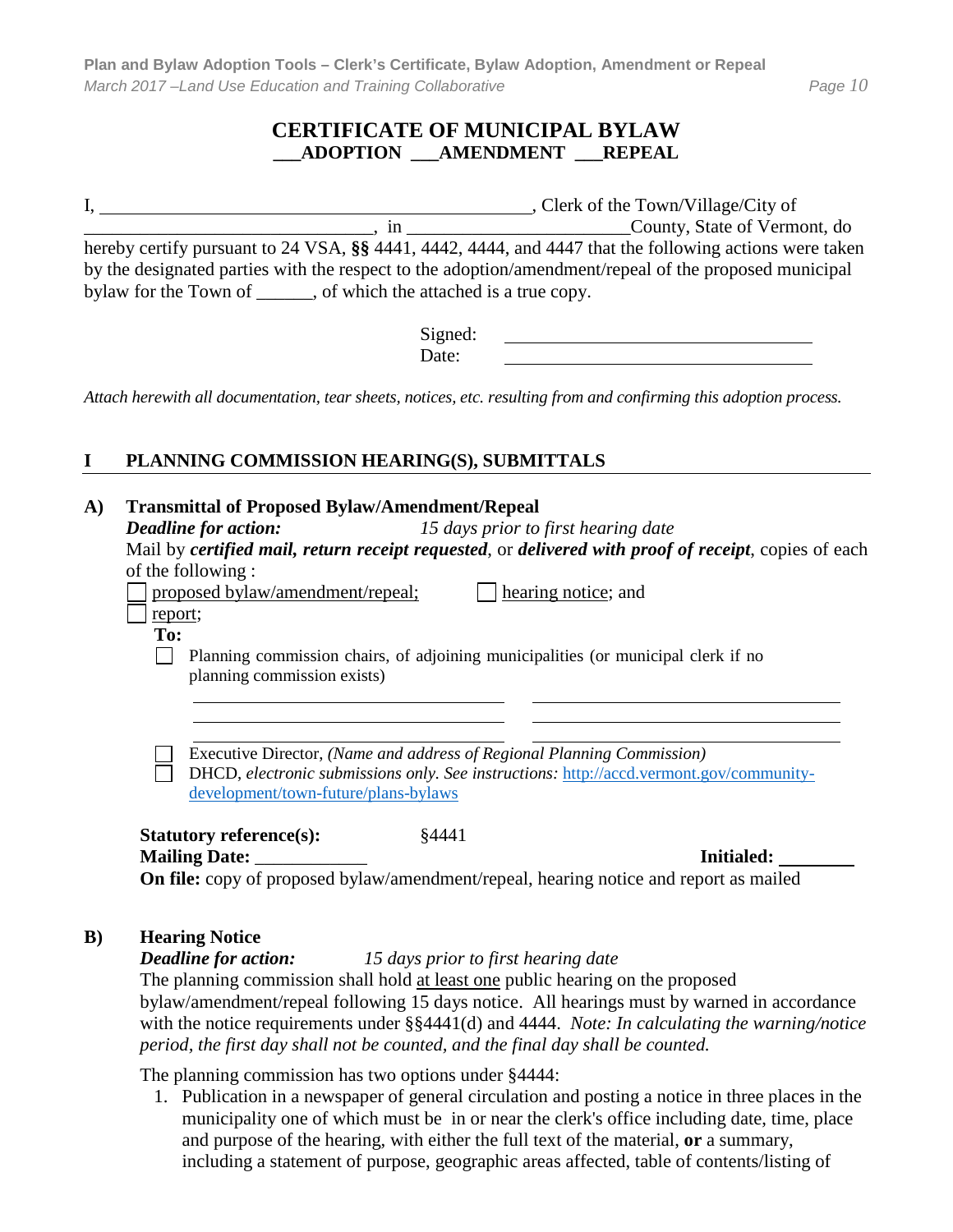section headings, and a description of the place within the municipality where the full text and/or maps may be examined; *or*

2. Publication in a newspaper of general circulation designated by the legislative body and posting a notice in three places in the municipality one of which must be in or near the clerk's office including date, time, place, and purpose of the hearing; and mailing or delivery of the hearing notice with copies of the full text or a summary (as noted above), to each voter on the voter checklist, and to each landowner on the grand list.

| §4444<br><b>Statutory reference(s):</b>    |                                                                                                      |
|--------------------------------------------|------------------------------------------------------------------------------------------------------|
| <b>Posting Dates:</b>                      | Version Warned                                                                                       |
| Municipality (2 <i>locations minimum</i> ) |                                                                                                      |
| <b>Municipal Clerk's Office</b>            |                                                                                                      |
| Newspaper:                                 | <b>Publication Date</b>                                                                              |
| AND, either:                               |                                                                                                      |
|                                            | 1) Post the full text or a summary including: $\Box$ a statement of purpose: $\Box$ geographic areas |

1) Post the full text or a summary including:  $\Box$  a statement of purpose;  $\Box$  geographic areas affected;  $\Box$  table of contents/listing of section headings; and  $\Box$  a description where the full text may be examined;

#### *OR*

- 2) mail/deliver to each voter on the voter checklist and each landowner on the grand list:  $\Box$  the hearing notice;  $\Box$  a copy of the full text; **or**  $\Box$  summary **Initialed:**
- **On file:** copies of posted and published notices, dated copy of proposed plan/amendment/repeal as warned, copies of voter checklist and grand list, if applicable

#### **C) Planning Commission Hearing**

*Deadline for action: 15 days after notice publication* As noted, the planning commission must hold at least one public hearing, following public notice, on the proposed bylaw/amendment/repeal as warned. *Note: No changes may be made between the time the public notice is posted/published and the public hearing.*

|          | <b>Statutory reference(s):</b> | $\S$ \$4441 (d), 4444             |  |
|----------|--------------------------------|-----------------------------------|--|
|          | <b>Hearing Date:</b>           |                                   |  |
|          | <b>Location:</b>               |                                   |  |
| On file: |                                | board minutes; comments submitted |  |

## **D) Submittal of proposed bylaw/amendment/repeal to the legislative body and clerk.**

*Deadline for action: After planning commission's changes to the proposed bylaw/amendment/repeal and any written report unless supported by petition or requested by legislative body in which case the planning commission must promptly submit the amendment and only those changes necessary to correct any technical deficiencies along with any recommendations or opinions the planning commission considers appropriate.* 

The planning commission may make changes to the proposed bylaw/amendment/repeal and to any written report and thereafter submit them to the legislative body. Simultaneous with its submissions the planning commission shall file with the clerk of the municipality a copy of the proposed bylaw/amendment/repeal and written reports as submitted to the legislative body, for public review.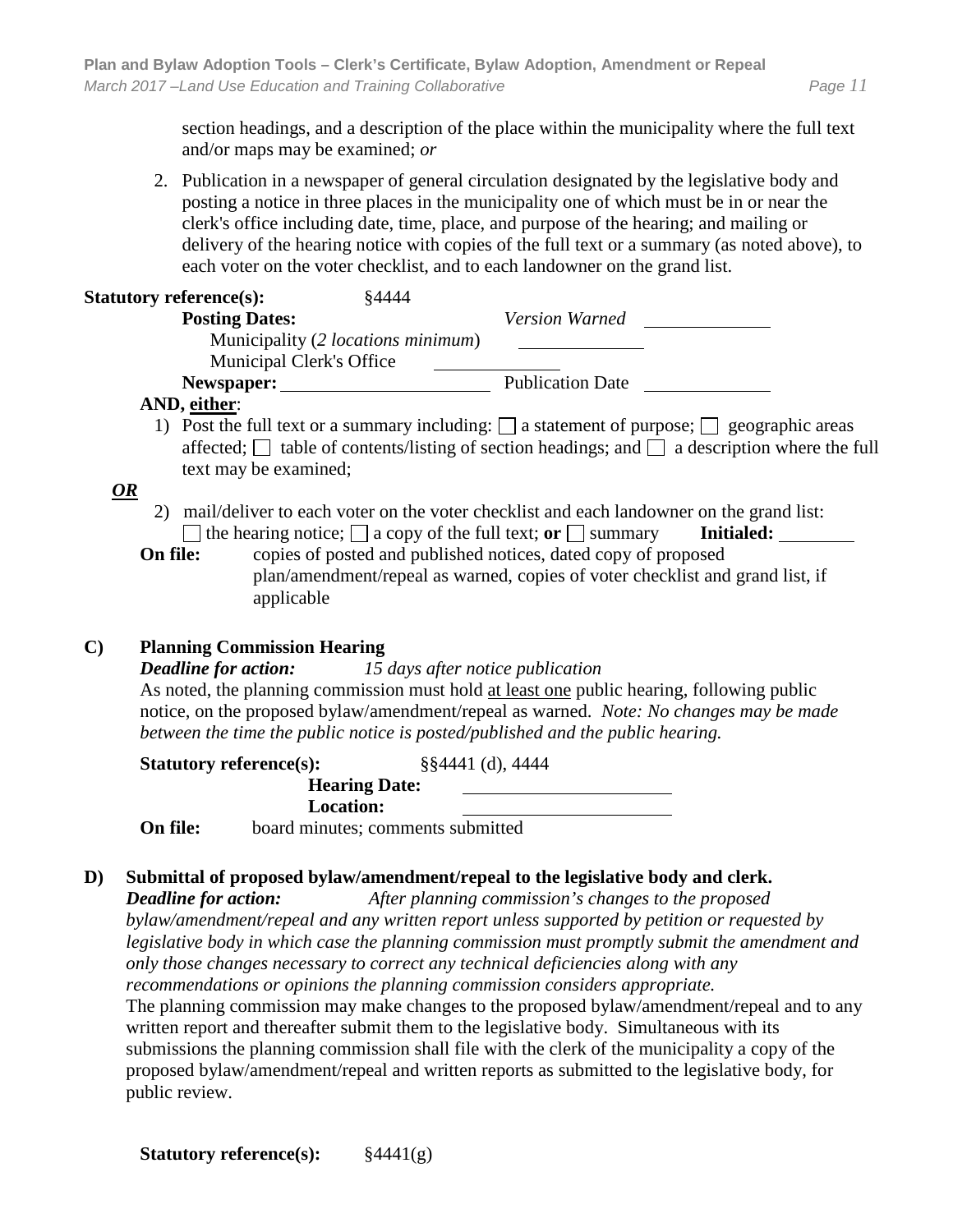**Plan and Bylaw Adoption Tools – Clerk's Certificate, Bylaw Adoption, Amendment or Repeal** *March 2017 –Land Use Education and Training Collaborative Page 12*

#### **Filing Date:** \_\_\_\_\_\_\_\_\_\_\_\_ **Initialed:**

**On file:** dated copy of proposed bylaw/amendment/repeal with revisions, reports as submitted by the planning commission to the legislative body and clerk following final planning commission hearing

#### **II. LEGISLATIVE HEARING(s)**

#### **A) Changes to proposed bylaw/amendment/repeal**

*Deadline for action: 15 days prior to final hearing date*

The legislative body may change the proposed bylaw/amendment/repeal, but shall not do so less than 14 days prior to the final public hearing. If substantial changes are made in the concept, meaning, or extent of the proposed bylaw/amendment/repeal, it shall warn a new public hearing(s). If any part of the proposal is changed, the change shall be filed at least 10 days prior to the public hearing with the municipal clerk and with the planning commission. The planning commission shall amend its report to reflect the changes made and submit it thereon to the legislative body prior to or at the public hearing.

| <b>Statutory reference(s):</b> | §§4442                                                                                                                                        |
|--------------------------------|-----------------------------------------------------------------------------------------------------------------------------------------------|
| <b>Filing Date:</b>            | <b>Initialed:</b>                                                                                                                             |
| On file:                       | copy of proposed changes as warned, and filed with clerk and planning<br>commission. Planning commission report if submitted prior to hearing |
|                                |                                                                                                                                               |

#### **B) Hearing Notice**

#### *Deadline for action: 15 days prior to the first hearing date*

Not less than 15 nor more than 120 days after a proposed bylaw/amendment/repeal is submitted to the legislative body of the municipality, the legislative body shall hold one or more public hearings, following 15 days public notice, on the proposed bylaw/amendment/repeal. All hearings must be warned in accordance with the notice requirements under §4444. The legislative body must make copies of proposal and written report by PC available to the public upon request. *Note: In calculating the warning/notice period, the first day shall not be counted, and the final day shall be counted.*

The legislative body has two options under §4444

- 1) Publication in a newspaper of general circulation and posting a notice in three places in the municipality one of which must be in or near the clerk's office including date, time, place and purpose of the hearing , with either the full text of the material, **or** a summary, including a statement of purpose, geographic areas affected, table of contents/listing of section headings, and a description of the place within the municipality where the full text and/or maps may be examined; *or*
- 2) Publication in a newspaper of general circulation designated by the legislative body and posting a notice in three places in the municipality one of which must be in or near the clerk's office including date, time, place, and purpose of the hearing; and mailing or delivery of the hearing notice with copies of the full text or a summary (as noted above), to each voter on the voter checklist, and to each landowner on the grand list.

| <b>Statutory reference(s):</b>             | §§4442 and 4444 |                       |  |
|--------------------------------------------|-----------------|-----------------------|--|
| <b>Posting Dates:</b>                      |                 | <b>Version Warned</b> |  |
| Municipality (2 <i>locations minimum</i> ) |                 |                       |  |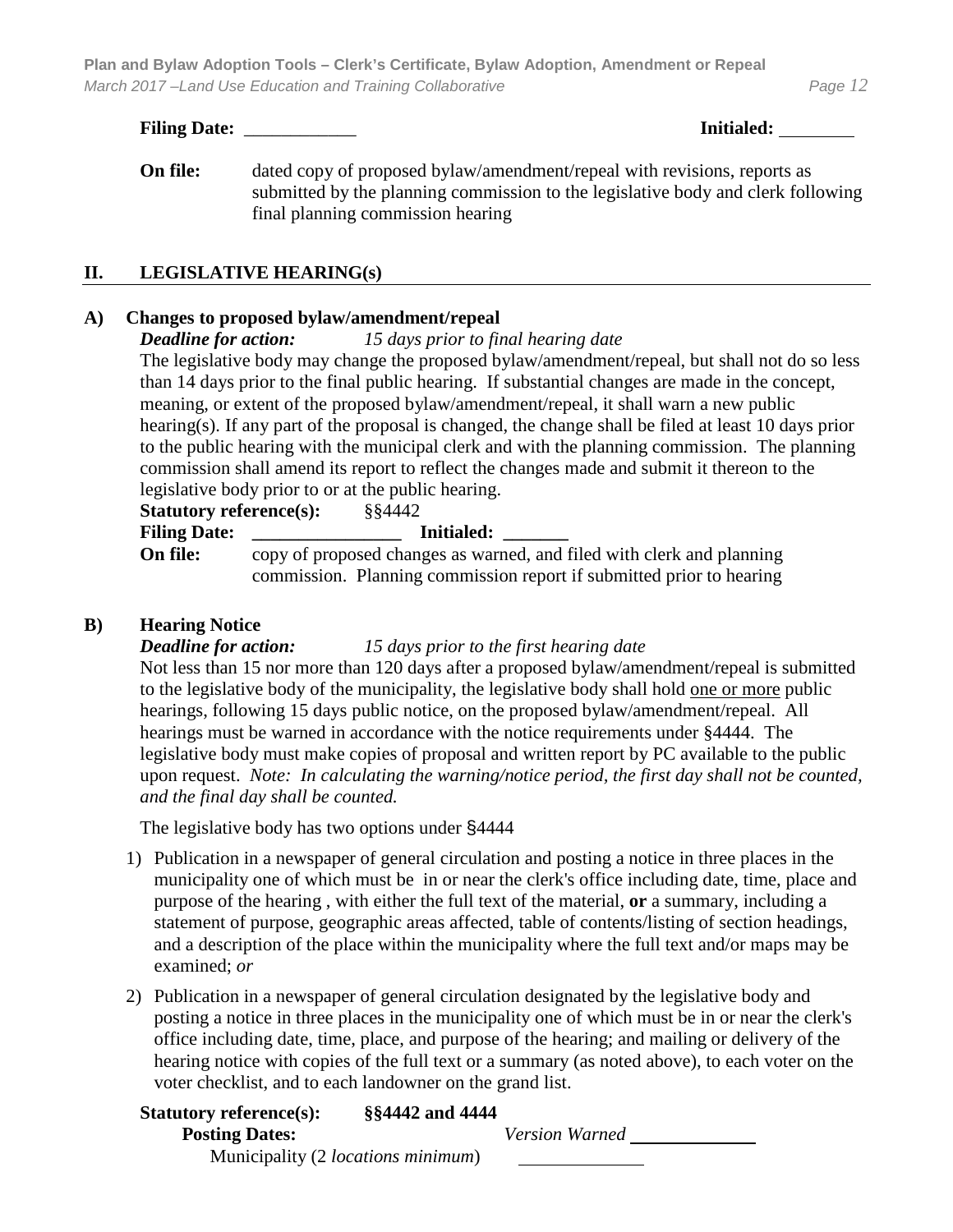Municipal Clerk's Office Newspaper: Newspaper: Publication Date **AND, either**: 1) post the full text or a summary including:  $\Box$  a statement of purpose;  $\Box$  geographic areas affected;  $\Box$  table of contents/listing of section headings; and  $\Box$  a description where the full text may be examined; *OR* 2) mail/deliver to each voter on the voter checklist and each landowner on the grand list:  $\Box$  the hearing notice;  $\Box$  a copy of the full text; **or**  $\Box$  summary **Initialed: On file:** copies of posted and published notices, dates copy of proposed plan/amendment/repeal with planning commission report, as warned, copies of vote checklist and grand list, if applicable

#### **C) Legislative Body Hearing(s).**  *Deadline for action: not less than 15 nor more than 120 days following submission by the planning commission (for the first hearing); as warned*

As noted, not less than 15 nor more than 120 days after a proposed bylaw/amendment/repeal is submitted to the legislative body, it shall hold the first of <u>one</u> or more public hearings, after public notice on the proposed bylaw/amendment/repeal. Also as noted above, if the legislative body makes any substantial changes, it shall warn a new public hearing or hearings and file the proposed changes with the clerk and planning commission at least 10 days prior to the final public hearing as warned. *Note: Failure to hold a hearing within 120 day period does not invalidate the adoption of the bylaw/amendment/repeal.*

**Statutory reference(s):** §§4442 and 4444 **Hearing Date(s):** \_\_\_\_\_\_\_\_\_\_\_\_\_\_\_\_\_\_\_\_\_\_\_\_ Locations:

**Initialed:** 

**On file: record of proceedings, attendance, planning commission report as submitted** 

## **III. ADOPTION OF MUNICIPAL BYLAW/AMENDMENT/REPEAL**

# **A) Legislative Body Adoption.**

*Deadline for action: Within one year of date of final planning commission hearing*

Bylaws, amendments, and/or repeals, unless otherwise noted under subsection III. B and C (Australian ballot options and exceptions to routine adoptions) shall be adopted or rejected by a majority of the member of the legislative body at a meeting which is held after final public hearing, and shall be effective 21 days after adoption, unless petitioned for popular vote (see below).

|                | <b>Statutory reference(s):</b>                                                 | $\frac{1}{2}4442(c)$ |  |            |  |  |
|----------------|--------------------------------------------------------------------------------|----------------------|--|------------|--|--|
|                | Date of Meeting/Vote:                                                          |                      |  |            |  |  |
| <b>Action:</b> | Adopted                                                                        | $Rejected$           |  | Initialed: |  |  |
| On file:       | meeting minutes, record of vote, dated copy of proposed bylaw/amendment/repeal |                      |  |            |  |  |
|                | as accepted or rejected by legislative body                                    |                      |  |            |  |  |

(1) Petition for Popular Vote. A vote by the legislative body on a bylaw, amendment, or repeal shall not take effect if five percent of the voters of the municipality petition for a meeting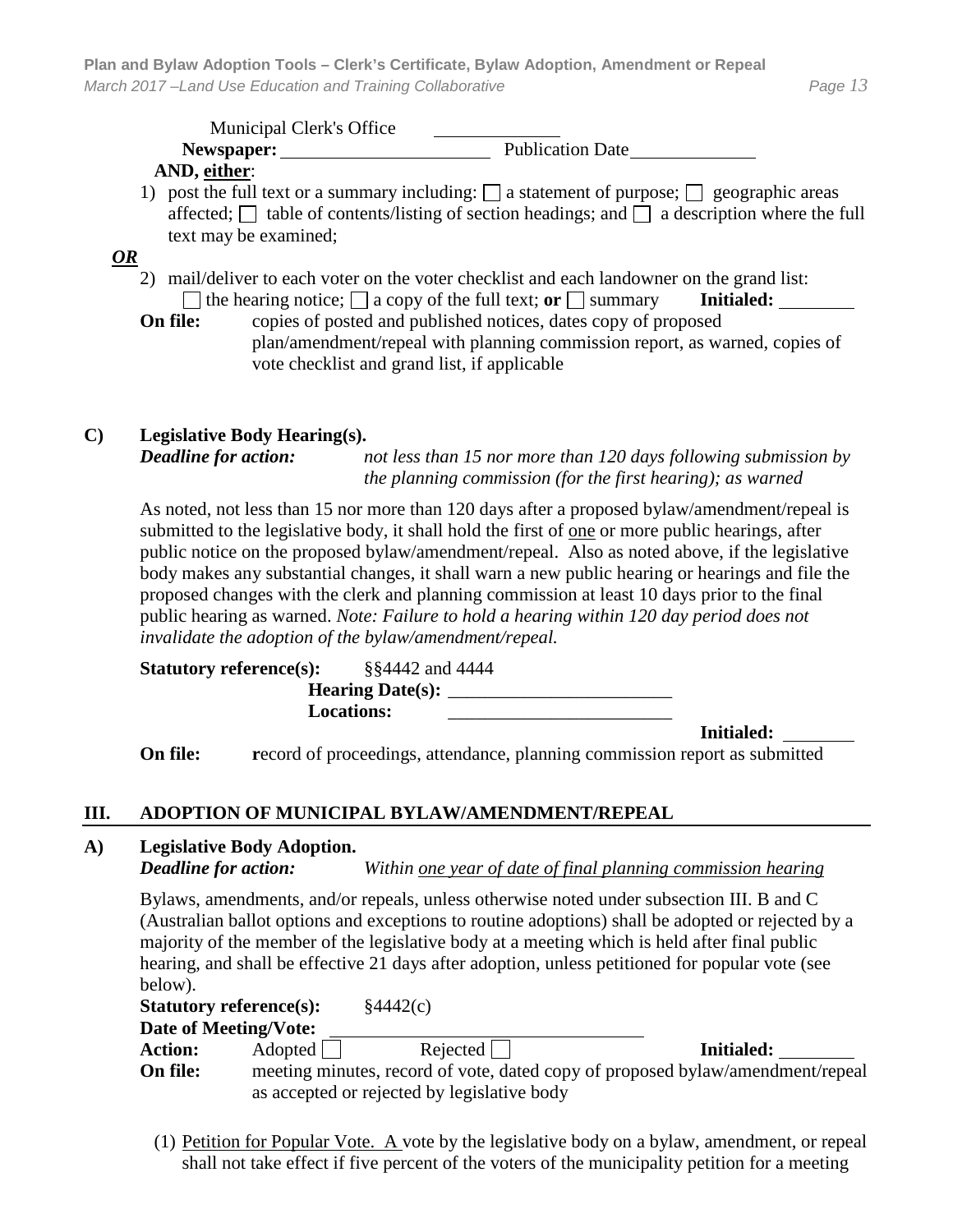of the municipality to consider the bylaw, amendment, or repeal, and the petition is filed within 20 days of the vote. In that case, a meeting of the municipality shall be duly warned for the purpose of acting by Australian ballot upon the bylaw, amendment, or repeal.

| <b>Statutory reference(s):</b>                 | 24 V.S.A., §4442(d)<br>petition filed within 20 days of vote |  |  |  |
|------------------------------------------------|--------------------------------------------------------------|--|--|--|
| <b>Deadlines for action:</b>                   |                                                              |  |  |  |
| Date petition filed:<br>Validity confirmed by: | Within 20 days: $Yes \mid \mid$<br>$\bf{No}$                 |  |  |  |
| Date:                                          |                                                              |  |  |  |
| Date of Meeting/Vote:                          |                                                              |  |  |  |

**Posting Date: NA Publication Date: NA** 

Procedures for adoption by Australian Ballot have been certified and are included under separate attachment.

**Action:** Adopted \_\_\_\_\_ Rejected \_\_\_\_\_ **Initialed:**

**On file:** copy of petition; certification of action by Australian Ballot with attached documentation; dated copy of bylaw as adopted/rejected by voters

**B) Australian Ballot Options** (*legislative body may put the bylaw before the voters for adoption via Australian Ballot, or a rural municipality with a population of less than 2,500 that has previously elected at a special or regular town meeting to require bylaws/ amendments/repeals be adopted by Australian ballot)*

A proposed bylaw, amendment or repeal for a municipality shall be adopted or rejected by the vote of the municipality by Australian Ballot (17 VSA, §2641) at the next regular or special town meeting duly warned and held after final public hearing. The adoption or rejection shall be effective immediately.

Vote by Australian Ballot. Questions voted on by Australian Ballot must be warned according to 17 VSA, §2641. The warning must be posted in **two** locations, and in or near the municipal clerk's office. The warning must also be distributed using one of the following methods:

- published in a newspaper designated by the legislative body; or
- published and distributed as a warned article in the municipal report; or
- otherwise distributed in written form to all town or city postal patrons at least 10 days before the meeting.

*Note: A public informational hearing is not required for bylaws adopted via Australian ballot; however, if the town would like to hold a public informational hearing it may.* 

**Statutory reference(s):** Title 17 V.S.A., §§2641 and 2642 **Deadlines for action:** Posting: not less than 30 nor more than 40 days prior to vote; and Publication, newspaper: at least 5 days prior to vote; or Publication, report: distributed at least 10 days prior to meeting Vote: within one year of date of final planning commission hearing.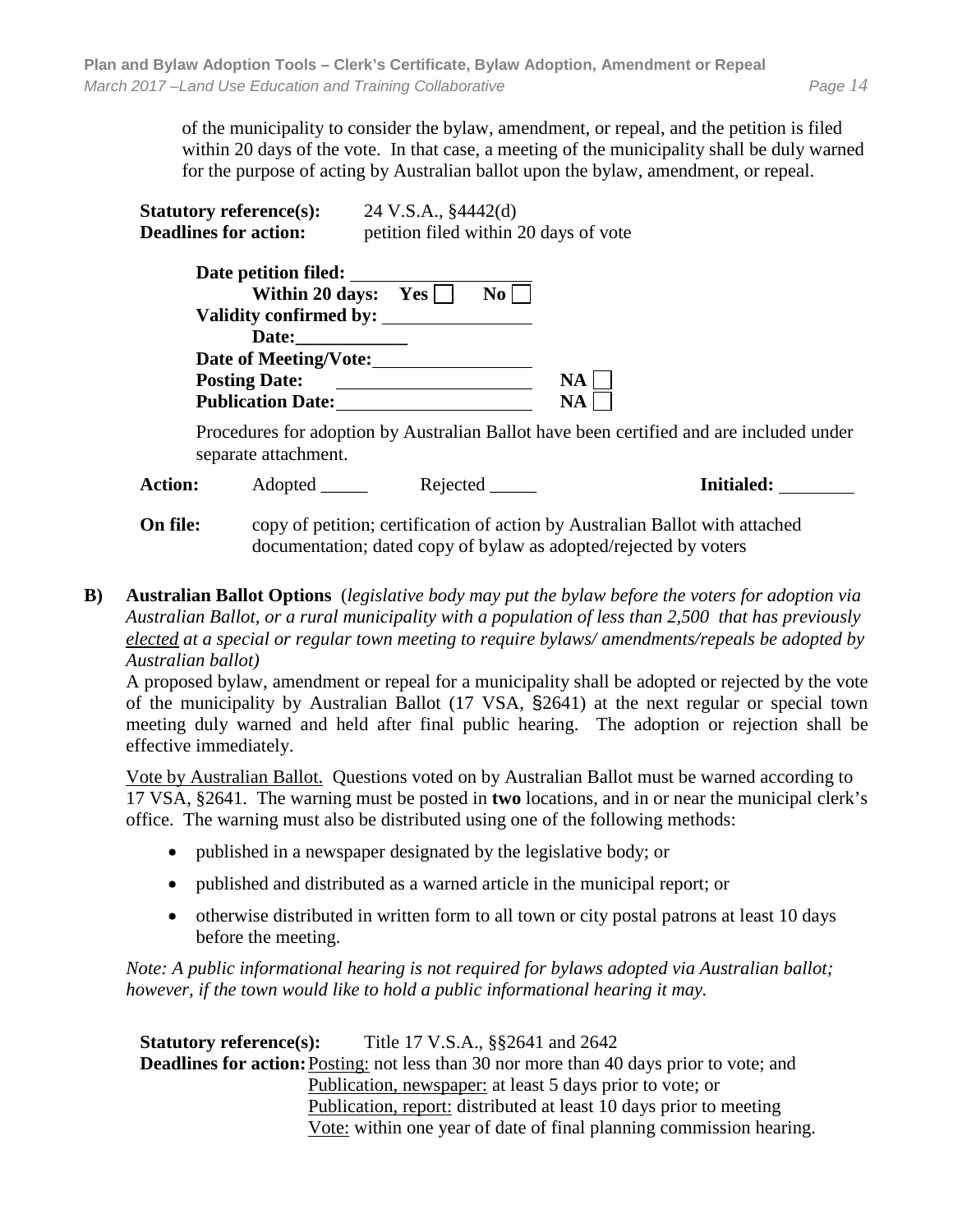|          | <b>Posting Dates:</b><br><b>Municipality (2 locations minimum)</b>               |                         |            |  |  |
|----------|----------------------------------------------------------------------------------|-------------------------|------------|--|--|
|          | <b>Municipal Clerk's Office</b>                                                  |                         |            |  |  |
|          | Newspaper:                                                                       | <b>Publication Date</b> |            |  |  |
|          | <b>Meeting/Vote Date:</b>                                                        |                         |            |  |  |
|          | <b>Action:</b>                                                                   | Adopted                 | $Rejected$ |  |  |
|          | <b>Initialed:</b>                                                                |                         |            |  |  |
| On file: | copy of notice as posted, published, meeting minutes, record of vote; dated copy |                         |            |  |  |

of proposed plan/amendment/repeal as accepted or rejected by voters

#### **D. Exceptions to routine adoptions**

#### *Petition for action past one-year deadline*

As noted, if a bylaw, amendment or repeal is not approved or rejected by the municipality within one year of the date of the final planning commission hearing, it shall be considered disapproved unless 5 percent of the voters of the municipality petition for a meeting of the municipality to consider the bylaw, amendment or repeal, and the petition is filed within 60 days of the end of that year. In that case, a meeting of the municipality shall be duly warned for the purpose of acting upon the bylaw or amendment by Australian Ballot.

| <b>Statutory reference(s):</b><br><b>Deadline for action:</b>                                                   |                                                                                                                                 | $\frac{84442(g)}{g}$<br>filing within 60 days of end of year as defined                          |                        |                                                                                                                                                                                 |  |  |
|-----------------------------------------------------------------------------------------------------------------|---------------------------------------------------------------------------------------------------------------------------------|--------------------------------------------------------------------------------------------------|------------------------|---------------------------------------------------------------------------------------------------------------------------------------------------------------------------------|--|--|
|                                                                                                                 | Date petition filed:<br>Within 60 days: $Yes \mid$<br>Date of Meeting/Vote:<br><b>Posting Date:</b><br><b>Publication Date:</b> | $\bf{No}$<br>Validity confirmed by:<br><u> 1980 - Andrea Station Books, amerikansk politik (</u> | <b>NA</b><br><b>NA</b> |                                                                                                                                                                                 |  |  |
| Procedures for adoption by Australian Ballot have been certified<br>and are included under separate attachment. |                                                                                                                                 |                                                                                                  |                        |                                                                                                                                                                                 |  |  |
| <b>Action:</b><br>On file:                                                                                      | Adopted    <br>voters                                                                                                           | Rejected                                                                                         |                        | <b>Initialed:</b><br>copy of petition; certification of action by Australian Ballot with attached<br>documentation; dated copy of bylaw/amendment/repeal as adopted/rejected by |  |  |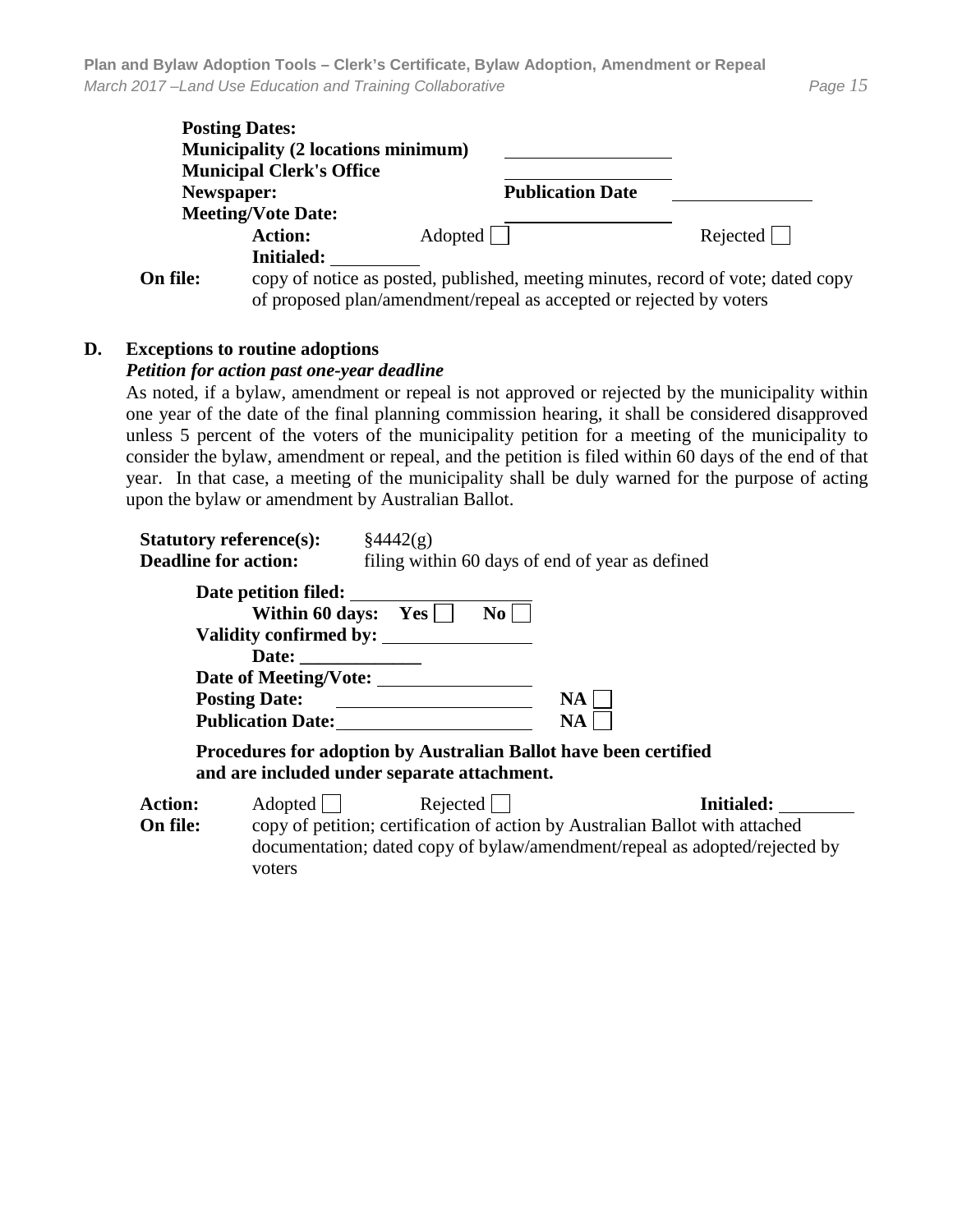# **Planning Commission Reporting Form for Municipal Bylaw Amendments**

This report is in accordance with 24 V.S.A. §4441(c) which states:

*"When considering an amendment to a bylaw, the planning commission shall prepare and approve a written report on the proposal. A single report may be prepared so as to satisfy the requirements of this subsection concerning bylaw amendments and subsection 4384(c) of this title concerning plan amendments.…. The report shall provide(:)*

*(A) brief explanation of the proposed bylaw, amendment, or repeal and ….include a statement of purpose as required for notice under §4444 of this title,*

*(A)nd shall include findings regarding how the proposal:*

- *1. Conforms with or furthers the goals and policies contained in the municipal plan, including the effect of the proposal on the availability of safe and affordable housing:*
- *2. Is compatible with the proposed future land uses and densities of the municipal plan:*
- *3. Carries out, as applicable, any specific proposals for any planned community facilities."*

## **Please Note:**

- $\hat{\mathbf{v}}$  The planning commission shall hold at least one public hearing within the municipality after public notice on any proposed bylaw, amendment or repeal and;
- At least **15** days prior to the first hearing, a copy of the proposed plan or amendment and the written report shall be delivered with proof of the receipt, or mailed by certified mail, return receipt requested, to each of the following:
	- 1. the chairperson of the planning commission of each abutting municipality, or in the absence of any planning commission in an abutting municipality, to the clerk of that abutting municipality;
	- 2. the executive director of the regional planning commission of the area in which the municipality is located;
	- 3. the Department of Economic, Housing and Community Development within the Agency of Commerce and Community Development.